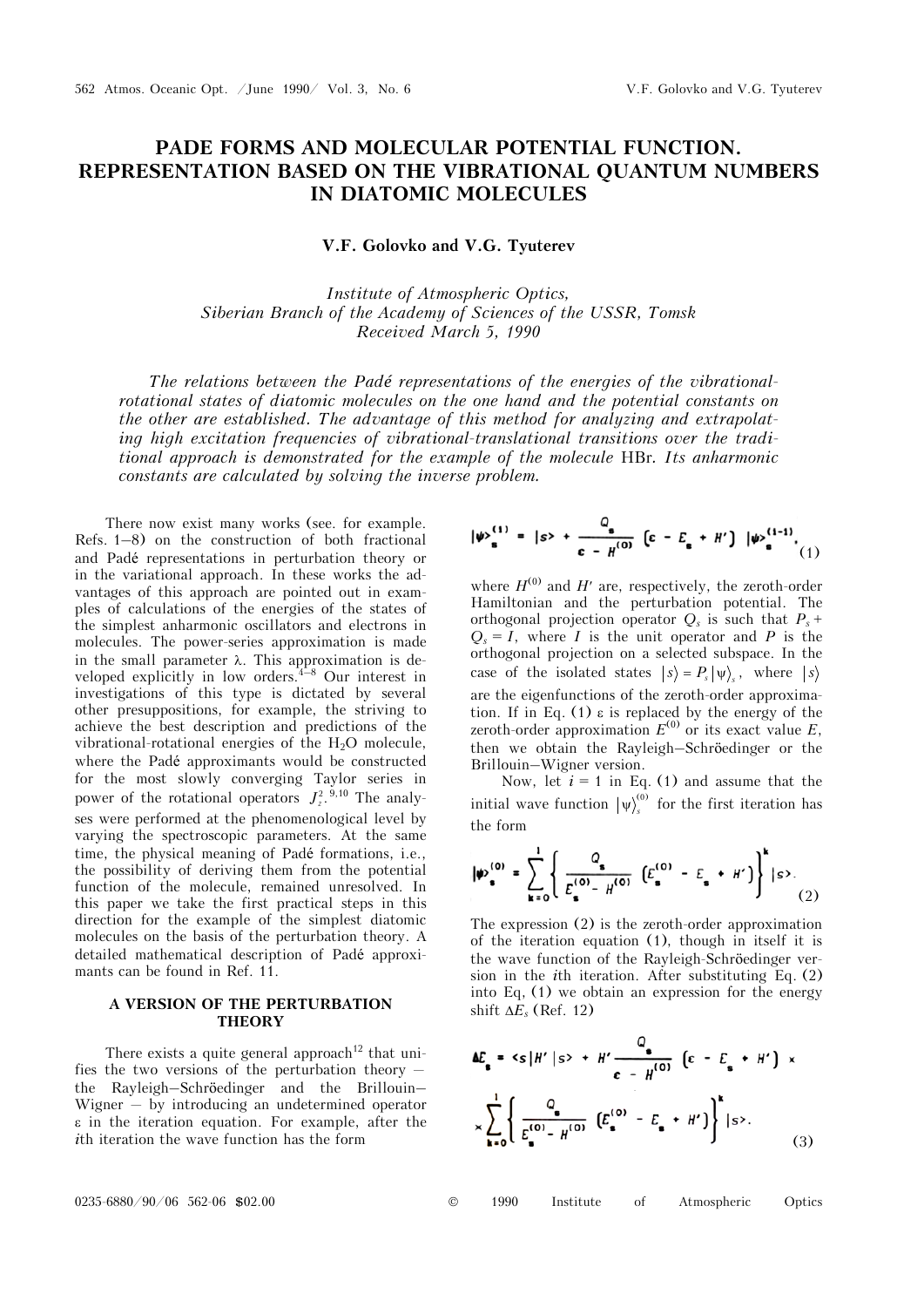The operator  $\varepsilon$  in Eq. (3) commutes with  $H^{(0)}$ . Rational, with respect to the quantum numbers, ratios can be introduced in the expressions for  $\Delta E_s$  in Eq. (3) by choosing a special from of the operator  $\varepsilon$ :

$$
c = E_{\rm s}^{(0)} - [E_{\rm s}^{(0)} - H^{(0)}]b_{\rm s}.
$$

Here it is assumed that a unit operator *I* stands next to the scalar quantities. The specific Padé form depends on the quantities  $b_s$  and the values of  $l$  in Eqs. (2) and  $(3)$ . The expression  $(3)$ , determining the combined version of the perturbation theory, is the basic expression used to construct Padé forms.

## **REPRESENTATION IN VIBRATIONAL QUANTUM NUMBERS**

The vibrational energy of a one-dimensional anharmonic oscillator is traditionally written in terms of the spectroscopic parameters  $Y_r$  in powers of the quantity  $h = (v + 1/2)$ , where *r* is the power. To introduce rational ratios it is necessary to introduce into the denominators the expression (3) the required dependence on the quantum numbers *v* with the help of Eq.  $(4)$ . In Eq.  $(3)$ , however, there exist terms without denominators. For this reason, it can be assumed at the outset that

$$
E_{\mathbf{v}} = \sum_{\mathbf{r}=0} X_{\mathbf{r}} h^{\mathbf{r}} + [n/m], \qquad (5)
$$

where  $[n/m]$  is the Padé form,<sup>11</sup> which depends on the spectroscopic parameters  $Z_r$ . The values of  $n$  and *m* are the maximum powers of the polynomials in the numerator and denominator, respectively. In the case of Taylor series  $m = 0$  and  $Y_r = X_r + Z_r$ . For  $m > 0$ , however, the last relation becomes meaningless. The parameters  $X_r$  follow from the first term on the right side of the relation (3).

It is well known that the values of  $Y_r$  are related with the molecular constants  $\omega$ ,  $\beta$ , and  $\alpha_1$ , which appear in the Hamiltonian of a diatomic molecule

$$
H = hc \left\{ \frac{\omega}{2} \left[ \frac{\beta^2 J (J + 1)}{(1 + \beta q)^2} + \rho^2 \right] + V \right\}.
$$

where the perturbation potential has the form

$$
V = \omega \left\{ \frac{1}{2} q^2 + \sum_{i=1}^{\infty} \alpha_i q^{2+i} \right\}.
$$

In this section  $J = 0$ .

The most complete collection of formulas for *Yr* is given in Refs. 13 and 14. Every quantity  $Y_r$  is a sum of  $Y_r^{(\eta)}$  in different orders  $\eta$  of the perturbation theory, so that with accuracy up to tenth order the vibrational energy can be written as

$$
E_{\mathbf{v}} = Y_0^{(0)} + \sum_{i=0}^{2} Y_0^{(a_i)} + \sum_{r=1}^{6} \sum_{i=0}^{d_r} Y_r^{(r_i)} h^r, \tag{6}
$$

where  $a_1 = 2 + 4i$ ,  $d_r = (10 - 2(r - 1)) - (-4)$ ,  $f_1 = 2(r - 1) + 4i$ . Since the expression (6) is in the form of a Taylor series, i.e., a particular case of the formula (5), when  $m = 0$ , in Eq. (6) the relation  $Y_r^{(\eta)} = X_r^{(\eta)} + Z_r^{(\eta)}$  is satisfied for every  $Y_r^{(\eta)}$ . It is obvious that  $Y_0^{(0)}$  is the electronic energy;  $Y_1^{(0)} = \omega$ , where  $\omega$  is the harmonic frequency of the vibrations; and,  $Z_1^{(0)} = 0$ . The specific Padé forms  $[n/m]$  are constructed from the quantities  $Z_r^{(\eta)}$ . Thus the combined representation of the energy  $E<sub>v</sub>$  in terms of the Taylor and Padé forms (5) immediately gives a relation between  $E_v$  and potential constants of the molecules, since the relation between  $Z_r^{(n)}$  and the potential function is known.<sup>13,14</sup> It remains only to prove that the version (3) can be used consistently to construct the Padé forms (5).

#### **SPECIFIC PADE FORMS**

We start from the fact that the Padé relations approximate the Taylor series (6) in powers of *h*.

1. In the zeroth-order perturbation theory  $(N = 0)$  the only possible from is  $[1/0]$ , identical to the zeroth-order harmonic approximation.

2. Let  $N = 2$ . The Danham form  $\lceil 2/0 \rceil$  is obvious. Like in the zeroth order, the form  $[1/1]$  is impossible.

3.  $N = 4$ . There is the Danham form [3/0] and the simplest of the possible Padé approximants  $[2/1]$ appears. It should approximate the series (6) to order  $O(h^4)$  as follows:

$$
[2/1] = Z_0^{(2)} + Z_1^{(4)}h + Z_2^{(2)}h^2 + Z_3^{(4)}h^3 + O(h^4),
$$

or according to the relation

$$
[2/1] = \left[ Z_0^{(2)} + Z_1^{(4)}h + Z_2^{(2)}h^2 - Z_0^{(2)}Z_3^{(4)}h/Z_2^{(2)} - Z_3^{(4)}Z_1^{(4)}h^2/Z_2^{(2)} \right] / \left[ 1 - Z_3^{(4)}h/Z_2^{(2)} \right].
$$
 (7)

From the form of the numerator in Eq. (7) we obtain the coefficient  $b_h = b_v = b_s$  in accordance with the expression (4) as

$$
b_{\mathbf{h}}^{(2)} = \frac{Z_3^{(4)}}{Z_2^{(2)}} h.
$$
 (8)

Performing the required operations of the perturbation theory up to fourth order infinitesimals  $(N = 4)$ , according to the expression (3) with  $l = 3$ , we obtain the corrections to the energy  $\Delta E_h$ , following from the Padé form  $[2/1]$ , in the form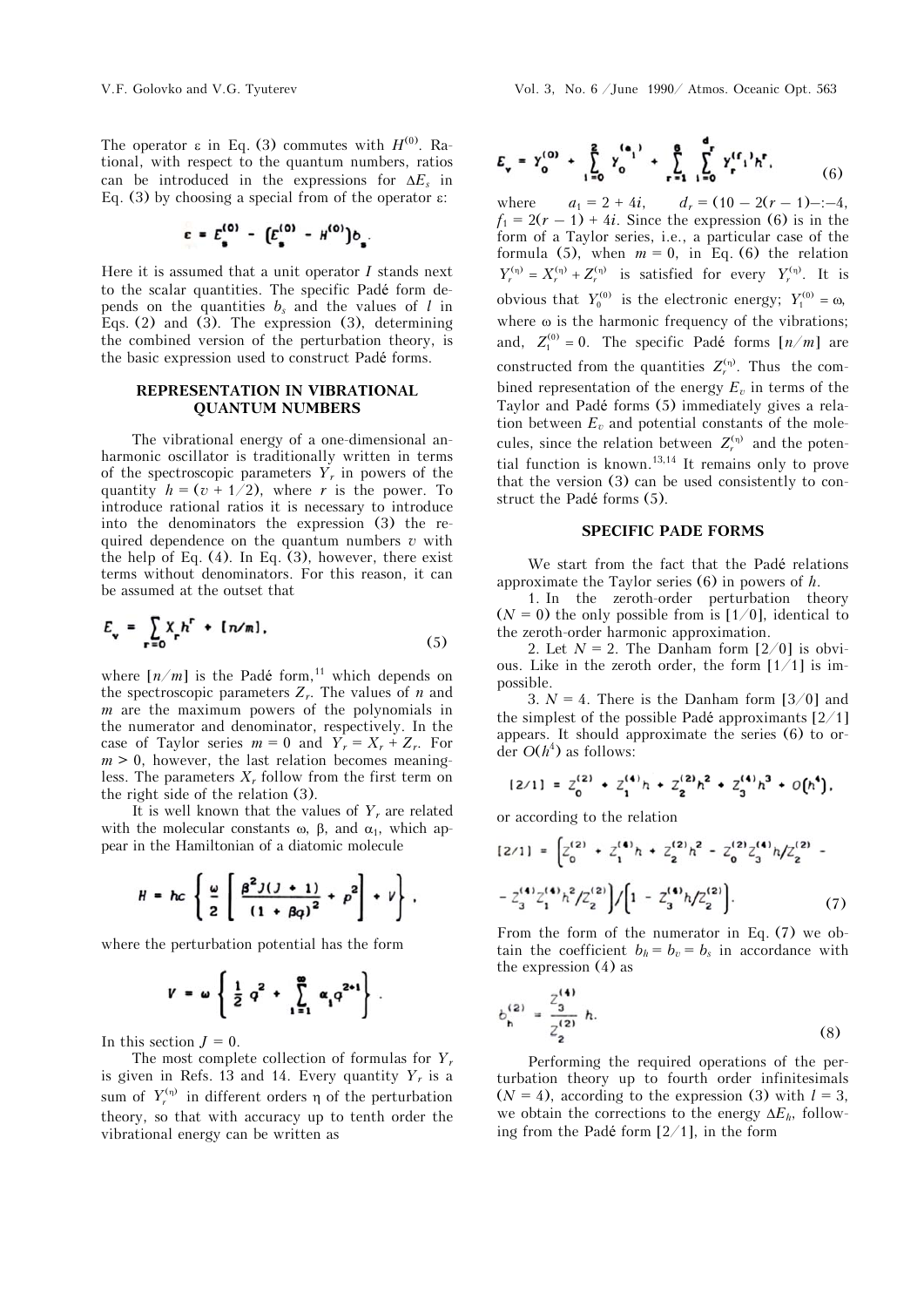564 Atmos. Oceanic Opt. /June 1990/ Vol. 3, No. 6 V.F. Golovko and V.G. Tyuterev

$$
\Delta E_{\mathbf{h}} = \left[ z_0^{(2)} + z_1^{(4)} h + z_2^{(2)} h^2 + z_3^{(4)} h^3 + D_{\mathbf{h}} \right] / \left[ 1 - b_{\mathbf{h}}^{(2)} \right]. \tag{9}
$$

The numerator required for the Padé form  $\left[2/1\right]$  (7) can be constructed using the sixth-order perturbation theory, i.e., in Eq. (3) we can set  $l = 5$ . Then new terms are added to the numerator in Eq. (9), and the quantity *Dh* will have the form

$$
D_{\mathbf{h}} = -b_{\mathbf{h}}^{(2)} \left[ Z_0^{(2)} + Z_1^{(4)} h + Z_2^{(2)} h^2 + Z_3^{(4)} h^3 \right].
$$
 (10)

Substituting Eq. (10) into Eq. (9) we obtain  $\Delta E_h = [2/1] + R^{(6)}$ , where the remainder *R*<sup>(6)</sup> consists of terms from sixth-order perturbation theory

$$
R^{(6)} = \left[ Z_0^{(6)} + Z_2^{(6)}h^2 + Z_4^{(6)}h^4 - \frac{\left[ Z_3^{(4)} \right]^2}{Z_2^{(2)}}h^4 \right] / \left[ 1 - b_h^{(2)} \right].
$$

which is what we were required to prove.

4. An analogous method for constructing the form  $[3/1]$ , when the perturbation theory (3) is studied in eighth order but the theoretical Danham spectroscopic parameters of order no higher than sixth are employed. It is difficult to obtain the approximant  $[2/2]$  because the parameter  $b_h$  is more complicated.

5. The formulas derived in Refs. 13 and 14 make it possible to obtain a relationship between the energy and the potential function of the molecule in terms of the Padé form  $\lceil n/m \rceil$ , if the relations  $3 \leq n + m \leq 6$  and  $n \geq m$  are satisfied. On the basis of the approach studied above constructions for  $n \leq m$  are also possible, but only if  $n \geq 2$ .

## **ANALYSIS OF INFRARED ABSORPTION SPECTRA**

We introduce the *J*-dependent quantities  $X_r^{(\eta)}(J)$  and  $Z_r^{(\eta)}(J)$  according to the expressions

$$
Z_{r}^{(\eta)}(J) = \sum_{j=0}^{J_{\text{max}}} Z_{r,j}^{(\eta)} [J(J+1)]^{J}.
$$

The summation limit  $J_{\text{max}}$  is determined by the order *N* of the perturbation theory employed. Correspondingly, the energies of the vibrational-rotational states cam be represented in the form

$$
E_{h,J} = \sum_{r=0}^{N} x_r (J) h^r + [n/m]_J.
$$
 (11)

The approximant  $[n/m]$ *I* is a function of  $Z_r(J)$ . The proof of the formula (11) is more complicated than that of Eq. (5), but the fundamental scheme of the proof is the same.

## *TABLE I.*

*Comparison of two sets of molecular constants calculated by analyzing the spectra of the molecule*  H81Br *using two models. The measurement units*   $are \ [\omega] = \text{cm}^{-1}, \ [\beta] = 10^{-1}, \ and \ [\alpha_1] = 10^{-1}.$ 

| Cons-<br>tants                                  | Danham<br>model $[4/0]$ | Our model<br>$[4/0] + [3/1]$ |
|-------------------------------------------------|-------------------------|------------------------------|
| ω                                               | 2649.52950(152)         | 2649.41238(590)              |
| β                                               | 0.79935732(296)         | 0.79937806(115)              |
| $\mathbf{a}^{\phantom{\dag}}_{\phantom{\dag}1}$ | $-0.974188(108)$        | $-0.97445568(498)$           |
| $\frac{a}{2}$                                   | 1.224132(431)           | 1.2294164(152)               |
| $\alpha$ <sub>3</sub>                           | $-1.26498(194)$         | $-1.275620(856)$             |
| $\alpha$                                        | 1.1225(147)             | 1.00862(561)                 |
| $\frac{a}{5}$                                   | $-1.1567(462)$          | $-0.4384(147)$               |
| $a_{6}$                                         | 2.3299(811)             | 0.6787(158)                  |

*TABLE II.*

*The computed values of the spectroscopic parameters of the molecule*  $H^{81}Br$  *in* cm<sup>-1</sup>. The *Padé model* [4/0] + [3/1] *was used in analyzing the*  $(0 - v)$  *band, where*  $v = 1, ..., 7$ .

| $X_{r,1}$              | Meaning                 | $z_{r,j}$       | Meaning                   |  |
|------------------------|-------------------------|-----------------|---------------------------|--|
| $x_{1,0}$              | 2650.247462             | $Z_{1,0}$       | $-1.026019$               |  |
| $X_{0,1}$              | 8.4655906               | $Z_{0,1}$       | $-0.0007631060$           |  |
| $X_{2,0}$              | 48.885929               | $Z_{2,0}$       | $-94.333549$              |  |
| $X_{1,1}$              | 0.1623226               | $Z_{1,1}$       | $-0.3957105$              |  |
| $x_{o, z}$             | 0.0                     | $Z_{0,2}$       | $-0.0003457190$           |  |
| $x_{3,0}$              | 0.668061                | $Z_{3,0}$       | $-0.593480$               |  |
| $X_{2,1}$              | 0.00259235              | $Z_{2,1}$       | $-0.00157994$             |  |
| $X_{1,2}$              | 0.0                     | $z_{1,2}$       | $3.59751 \cdot 10^{-6}$   |  |
| $X_{0,3}$              | 0.0                     | $z_{0,3}$       | $7.93143 \cdot 10^{-9}$   |  |
| $X_{\bullet, \bullet}$ | 0.00786660              | $z_{\bullet,0}$ | $-0.01501608$             |  |
| $X_{3,1}$              | $3.86523 \cdot 10^{-5}$ | $z_{3,1}$       | $-1.904090 \cdot 10^{-4}$ |  |
| $X_{2,2}$              | 0.0                     | $z_{2,2}$       | $-3.50149 \cdot 10^{-7}$  |  |
| $X_{1,3}$              | 0.0                     | $z_{1,3}$       | $-2.08020 \cdot 10^{-10}$ |  |
| $X_{0,4}$              | 0.0                     | $z_{0,4}$       | $-3.36450 \cdot 10^{-13}$ |  |

The frequencies of the vibrational-rotational transitions<sup>15</sup> of seven vibrational bands of the molecule  $H^{81}Br$  were analyzed using the formula (11). The values of the computed molecular constants are compared in Table I using the form  $[3/1]$  (11) with the results of our calculation using the Danham formulas, i.e.,  $\lceil n/m \rceil$  in (11) is expressed as  $\lceil 4/0 \rceil$ . The quantities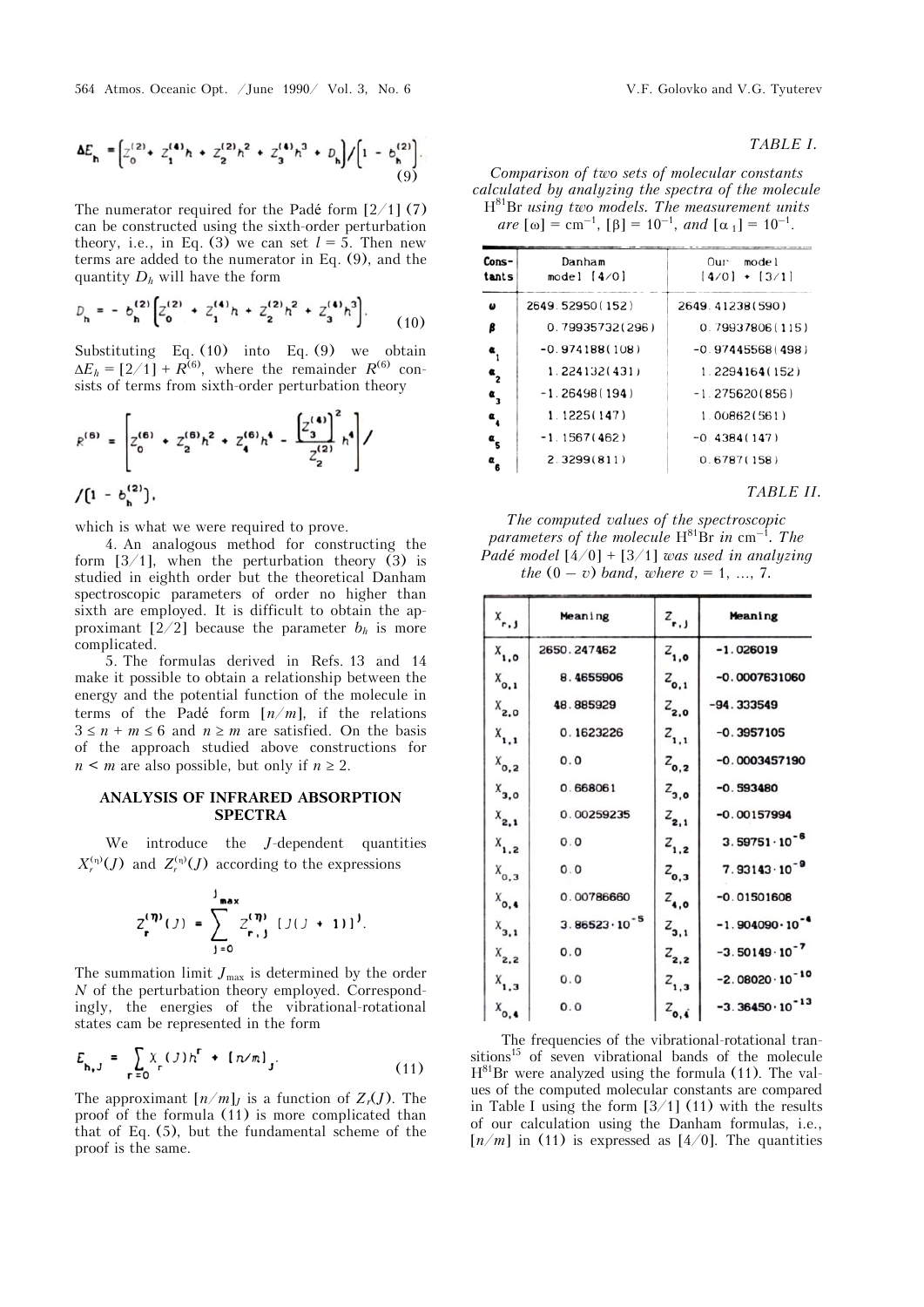inverse to  $2 \cdot 10^{-7}$  v<sub>1</sub> in cm<sup>-1</sup> for each *i*th frequency v of the two *R* and *P*-branches were chosen as the weights. Judging from the sum of the squared deviations the quality of the analysis of the frequencies is at least three times better when the Padé forms are employed. The values of the constants of the high anharmonicity for the two calculations differ appreciably from one another. Table II gives the values of the spectroscopic constants  $X_{r,i}$  and  $Z_{r,i}$ . Some values

of  $X_{r,j}$  are equal to zero, since for given indices  $r$  and *j* there are no contributions from terms without resolvents in the perturbation series (3). Just like for the water molecule,10 the advantage of the Padé models was noticeable when extrapolating the frequencies. In Table III the deviation of their values from the experimental values is mainly an order of magnitude better than in the case of the Danham representation.

*TABLE III.* 

*Comparison of the errors in the extrapolation of*  $\Delta v = v_{exp} - v_{calc}$ , in cm<sup>-1</sup> for the band (0 – v = 7), *calculated based on force fields obtained in two models in the analysts of the first six bands of the molecule* HBr.

| J | $R$ -band                                      |           |                 | $P$ -band                           |              |                 |
|---|------------------------------------------------|-----------|-----------------|-------------------------------------|--------------|-----------------|
|   | mode <sub>1</sub><br>Our<br>$+ [3/1]$<br>[4/0] |           | Danham<br>(4/0) | mode l<br>Our<br>(4/0)<br>$+ [3/1]$ |              | Danham<br>(4/0) |
|   | $\boldsymbol{\nu}$                             | Δυ        | Δυ              | $\boldsymbol{\nu}$                  | $\mathbf{v}$ | Δν              |
| 0 | 16010.5508                                     | 0.0892    | $-0.396$        |                                     |              |                 |
| 1 | 16020.6938                                     | 0.0862    | $-0.393$        | 15980.4323                          |              |                 |
| 2 | 16027.5484                                     | 0.1016    | $-0.369$        | 15960.4730                          | 0.0870       | $-0.399$        |
| 3 | 16031.1068                                     | 0.0932    | $-0.366$        | 15937.2583                          | 0.0417       | $-0.438$        |
| 4 | 16031.3611                                     | 0.0489    | $-0.398$        | 15910.7965                          | 0.0535       | $-0.417$        |
| 5 | 16028.3035                                     | 0.0065    | $-0.429$        | 15881.0962                          |              |                 |
| 6 | 16021.9266                                     | $-0.0566$ | $-0.482$        | 15848.1658                          |              |                 |

In conclusion we note that the possibility of deriving rational expressions for the vibrationalrotational energies or effective Hamiltonians by the methods of perturbation theory has been discussed on a formal level in the literature (see, for example. Refs. 16 and 17). This possibility in itself does not guarantee that the convergence of the expansions or the accuracy of the calculations will be improved, since the class of rational expressions is very large. To evaluate the prospects of each version of the calculations it is necessary to perform a quantitative analysis that includes reconstruction of the parameters used in inverse problems and determined uniquely from the experimental data. In this paper a nonpolynomial mathematical model (11) was constructed and investigated quantitatively. This model is a representation of the Padé type, but it is not identical to it, since the relations between it and the Taylor constants are somewhat different from the Jacobi relations.<sup>11</sup> It makes it possible to increase the accuracy of the description and the prediction of the spectra of diatomic molecules based on the calculation of the potential function of the molecule. The accuracy of the extrapolation for high overtones of HBr is close to the experimental accuracy, and this indicates that in the future such models could replace the standard Danham model for analyzing the energies of highly excited vibrational states, especially since they are at least as versatile as the Danham model and the well-known

relations between the spectroscopic constants and the force field can be employed.

### **REFERENCES**

1. T. Sasakawa, J. Math. Phys. **4**, No. 7, 970–992 (1963).

2. C.E. Reed, Int. J. Quant. Chem. **1**, No. 5. 521– 534 (1967).

3. S.K. Adhikari, J. Comput. Phys. **43**, 382–393 (1981).

4. E. Brandas and O. Goscinski, Phys. Rev. **A1**, No. 3, 552–560 (1970).

5. A.T. Amos, J. Phys. B. Atom. Molec. Phys. **11**, No. 12, 2053–-2060 (1978).

6. K. Bhattcharyya, Int. J. Quant. Chem. **20**, 1273– 1284 (1981).

7. M. Cohen and T. Feldmann, J. Phys. B. Atom. Molec. Phys. **14**, 2535–2543 (1981).

8. M. Cohen, J. Phys. A. Math. Gen. **17**, 1639– 1648 (1984).

9. V.F. Golovko, V.G. Tyuterev, and A.V. Burenin, in: *Microwave Spectroscopy and Its Applications* [in Russian], Moscow (1985), pp. 342–355.

10. V.F. Golovko, S.N. Mikhailenko, and V.G. Tyuterev, Opt. Spektrosk. **67**, No. 4, 814–818 (1989).